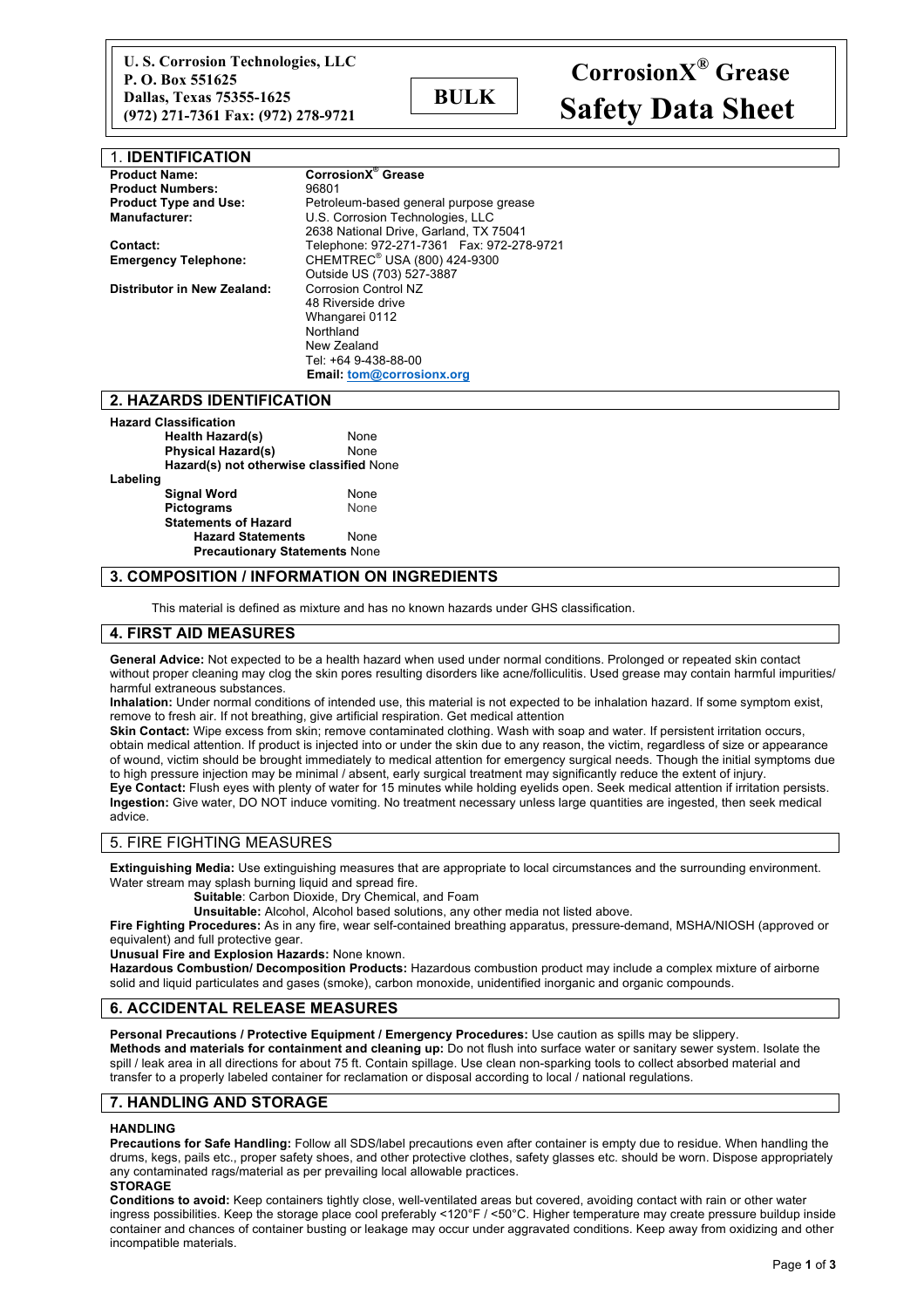# **8. EXPOSURE CONTROLS / PERSONAL PROTECTION**

**EXPOSURE LIMITS:** Mineral oil mist ACGIH TLV 5.0 mg/m<sup>3</sup> **Engineering Controls:** None required.

**Personal Protection**

**Respiratory Protection:** None required under normal use conditions. In case of insufficient ventilation and for exposures above occupational exposure limits wear a NIOSH approved air purifying respirator with organic vapor cartridge.

**Hand / Skin Protection:** None typically required. For sensitive skin; wear impermeable gloves such as neoprene or nitrile rubber gloves. Gauntlets and apron may be worn depending on the extent and duration of exposure.

**Eye / Face Protection:** None typically required. Wear safety glasses with side-shields if eye contact is anticipated. An eyewash station should be available to the area of use.

**General Hygiene Measures:** Always wash hands and face before eating, drinking or smoking.

### **9. PHYSICAL AND CHEMICAL PROPERTIES**

| Appearance:<br><b>Physical State:</b><br>Odor:<br>Color:<br>Viscosity, base oil (cSt $@$ 40°C):<br>cSt @ 100°C:<br>pH:<br><b>Boiling Point/ Range:</b><br><b>Melting Point:</b><br><b>Flash Point:</b><br>Method:<br>Lower Explosive Limit, vol %: | Opaque<br>Semi-solid<br>Oil<br>Green<br>220<br>Not established<br>Not applicable<br>$>425^{\circ}$ F / 218 $^{\circ}$ C<br>Not established<br>$>400^{\circ}$ F / 204 $^{\circ}$ C<br>Cleveland Open Cup<br>Not established | Upper Explosive Limit, vol %:<br><b>Autoignition Temperature:</b><br>Volatile by weight (%):<br>Vapor Density (Air=1) :<br><b>Evaporation Rate (BuAc=1):</b><br>Vapor Pressure, mmHg @23°C:<br>Solubility in water:<br><b>Octanol/Water Partition:</b><br>VOC Content (%):<br>Specific Gravity @15.6°C:<br><b>Pour Point:</b><br>Non-volatile by weight (%): | Not established<br>Not established<br>≺1<br>$<$ 1<br>$<$ 0.01<br><1 mmHq<br>Insoluble<br>Not established<br>0.87<br>Not applicable<br>>99 |
|----------------------------------------------------------------------------------------------------------------------------------------------------------------------------------------------------------------------------------------------------|----------------------------------------------------------------------------------------------------------------------------------------------------------------------------------------------------------------------------|--------------------------------------------------------------------------------------------------------------------------------------------------------------------------------------------------------------------------------------------------------------------------------------------------------------------------------------------------------------|-------------------------------------------------------------------------------------------------------------------------------------------|
|----------------------------------------------------------------------------------------------------------------------------------------------------------------------------------------------------------------------------------------------------|----------------------------------------------------------------------------------------------------------------------------------------------------------------------------------------------------------------------------|--------------------------------------------------------------------------------------------------------------------------------------------------------------------------------------------------------------------------------------------------------------------------------------------------------------------------------------------------------------|-------------------------------------------------------------------------------------------------------------------------------------------|

### **10. STABILITY AND REACTIVITY**

**Stability/Reactivity:** Stable at ambient temperatures. No reactivity is expected under normal conditions of intended use. **Conditions to Avoid:** Extreme temperature and direct sunlight / heat /flame. Under high temperature or adverse operating conditions thermal / chemical decomposition of the product may be possible. **Hazardous Polymerization:** Will not occur.

**Materials to Avoid:** Strong oxidizing agents.

### **11. TOXICOLOGICAL INFORMATION**

#### **Product Information**

Acute oral toxicity: Expected to be low toxicity; Orl-rat LD50 > 5000 mg/kg

Acute dermal toxicity: Expected to be low toxicity; Skn-rbt LD50 > 3000 mg/kg

Acute inhalation toxicity: Not determined

Skin corrosion / irritation: Expected to be slightly irritating. Prolonged/repeated contact with skin without adequate cleaning may clog the pores of the skin, may result disorder such as oil acne/folliculitis

Serious eye damage /irritation: Expected to be slightly irritating

**Ingredient Information:** Not established

**Acute Effects: Signs and Symptoms of Overexposure:** None known.

**Target Organs:** None known

**Chronic Effects:** None known

**Carcinogenicity:** Highly refined base oil blend (< 3 % DMSO extractable) ACGIH group A4; not classified as human carcinogen **Medical Conditions Aggravated by Exposure:** May aggravate existing skin conditions such as dermatitis.

## **12. ECOLOGICAL INFORMATION**

**Product Data:** Product is semi-solid in nature in most conditions and may absorb to soil and may not be mobile. It floats on water and while not toxic to fish, it may coat gill structure and cause suffocation if spilled. This product may cause gastrointestinal distress in birds and mammals through ingestion.

**Ingredient Data:** Not established

**Elimination Information**: Expected to be not readily biodegradable. The major oil component expected to biodegrade over period of 100-120 days in aerobic environment at temperature above 70°F (21°C), however finished product contain component that may persist in the environment. May contain component that bioaccumulates.

# **13. DISPOSAL CONSIDERATIONS**

**Product:** Dispose of in accordance with local regulations. Smaller quantities can be disposed of with household waste. **Container:** Empty remaining contents. Empty containers should be taken for local recycling, recovery, or waste disposal. Empty containers may contain residues. Do not cut, weld or grind empty containers.

## **14. TRANSPORT INFORMATION**

| <b>Road Transport</b><br><b>DOT Hazard Class:</b>  | Non-Hazardous/ Non-Restricted |
|----------------------------------------------------|-------------------------------|
| <b>Sea Transport</b><br><b>IMDG/GGV See Class:</b> | Non-Hazardous/ Non-Restricted |
| <b>Air Transport</b><br><b>ICAO/IATA Class:</b>    | Non-Hazardous/ Non-Restricted |
| <b>15. REGULATORY INFORMATION</b>                  |                               |